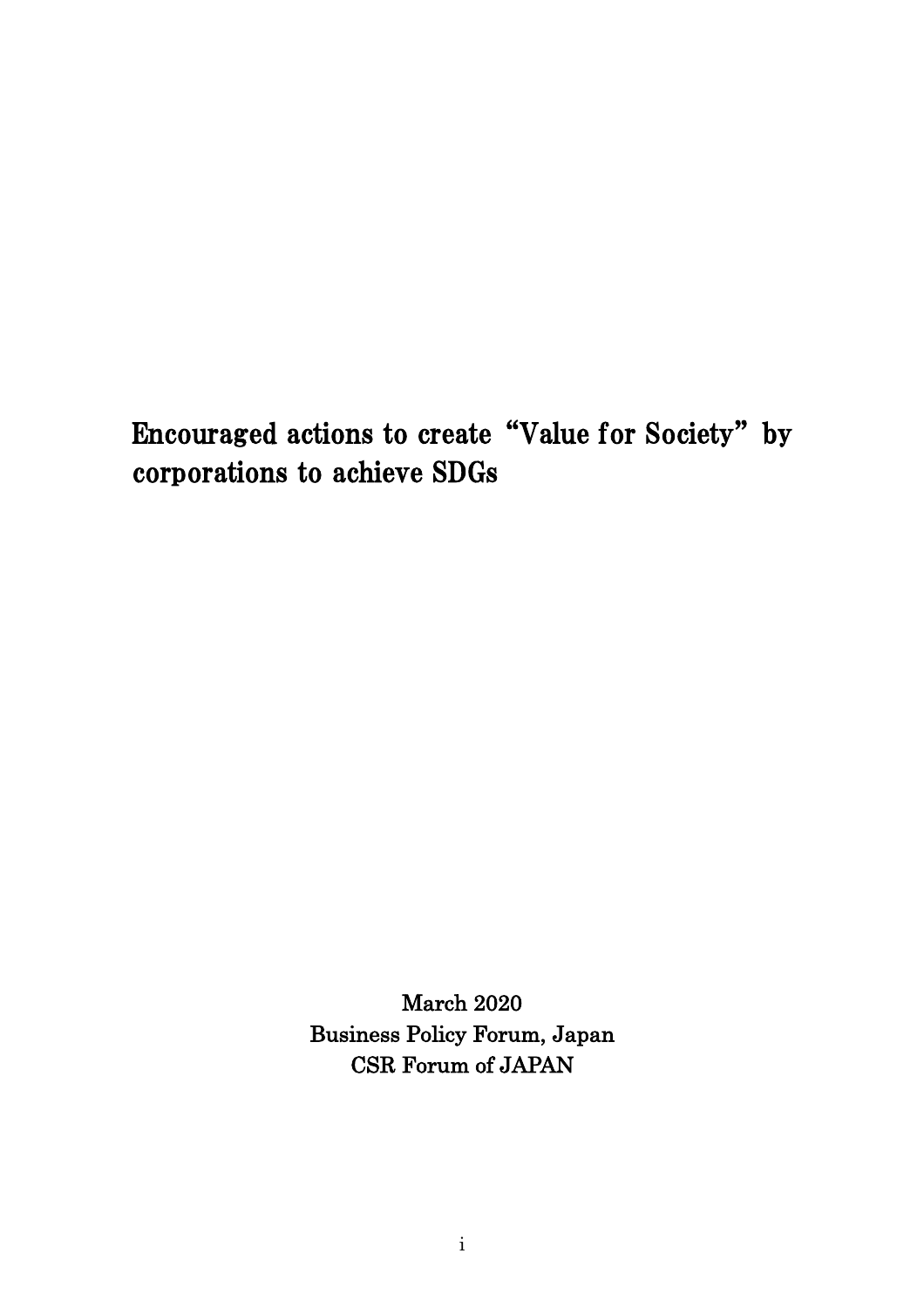# **Contents**

|    |                                                                                       | Executive Summary $\cdots$ $\cdots$ $\cdots$ $\cdots$ $\cdots$ $\cdots$ $\cdots$ $\cdots$ $\cdots$ $\cdots$ $\cdots$ $\cdots$   |  |
|----|---------------------------------------------------------------------------------------|---------------------------------------------------------------------------------------------------------------------------------|--|
| 1. |                                                                                       | "Value for Society" that is encouraged to be created by corporations                                                            |  |
|    |                                                                                       |                                                                                                                                 |  |
| 2. | Concepts of "Value for Multi-Stakeholders" and "Value for Society" $\cdot$ $\cdot$ vi |                                                                                                                                 |  |
|    |                                                                                       |                                                                                                                                 |  |
|    | $2 - 2$                                                                               |                                                                                                                                 |  |
|    | $2 - 3$                                                                               | Relation between "Value for Multi-Stakeholders" and "Value for                                                                  |  |
|    |                                                                                       |                                                                                                                                 |  |
| 3. |                                                                                       | Steps to measure and evaluate activities to produce "Value for Society" by                                                      |  |
|    |                                                                                       |                                                                                                                                 |  |
|    | $3 - 1$                                                                               | Terms concerning evaluation objects with respect to creation of                                                                 |  |
|    |                                                                                       |                                                                                                                                 |  |
|    | $3-2$                                                                                 | Actions to construct common framework to measure and evaluate                                                                   |  |
|    |                                                                                       | activities to produce "Value for Society" by corporations $\cdots$ $\cdots$ xi                                                  |  |
|    | $3-3$                                                                                 | Corporate efforts to create "Value for Society" and actions to                                                                  |  |
|    |                                                                                       | measure and evaluate the outcome $\cdots \cdots \cdots \cdots \cdots$                                                           |  |
| 4. |                                                                                       | [Suggestions] Encouraging corporate creation of "Value for Society" to                                                          |  |
|    |                                                                                       |                                                                                                                                 |  |
|    | $4-1$                                                                                 | Leadership by top management to create an integrated set of "Value"                                                             |  |
|    |                                                                                       | for Multi-Stakeholders" and "Value for Society" $\cdots \cdots \cdots$                                                          |  |
|    | $4 - 2$                                                                               | Self-evaluation of the information regarding creation of "Value for                                                             |  |
|    |                                                                                       |                                                                                                                                 |  |
|    | $4-3$                                                                                 | Positive disclosure of information and upgrading activities to                                                                  |  |
|    |                                                                                       | shared value type with dialogue and engagement $\cdots \cdots$ xviii                                                            |  |
|    | $4-4$                                                                                 | Inviting to cooperative activities with other corporations and                                                                  |  |
|    |                                                                                       | entities $\cdots \cdots \cdots \cdots \cdots \cdots \cdots \cdots \cdots \cdots$                                                |  |
|    | $4-5$                                                                                 | Role of stakeholders to encourage creation of "Value for Society" by                                                            |  |
|    |                                                                                       | $a$ corporation $\cdots \cdots \cdots \cdots \cdots \cdots \cdots \cdots$                                                       |  |
|    |                                                                                       |                                                                                                                                 |  |
|    |                                                                                       | Member of CSR Forum of Japan $\cdots$ $\cdots$ $\cdots$ $\cdots$ $\cdots$ $\cdots$ $\cdots$ $\cdots$ $\cdots$ $\cdots$ $\cdots$ |  |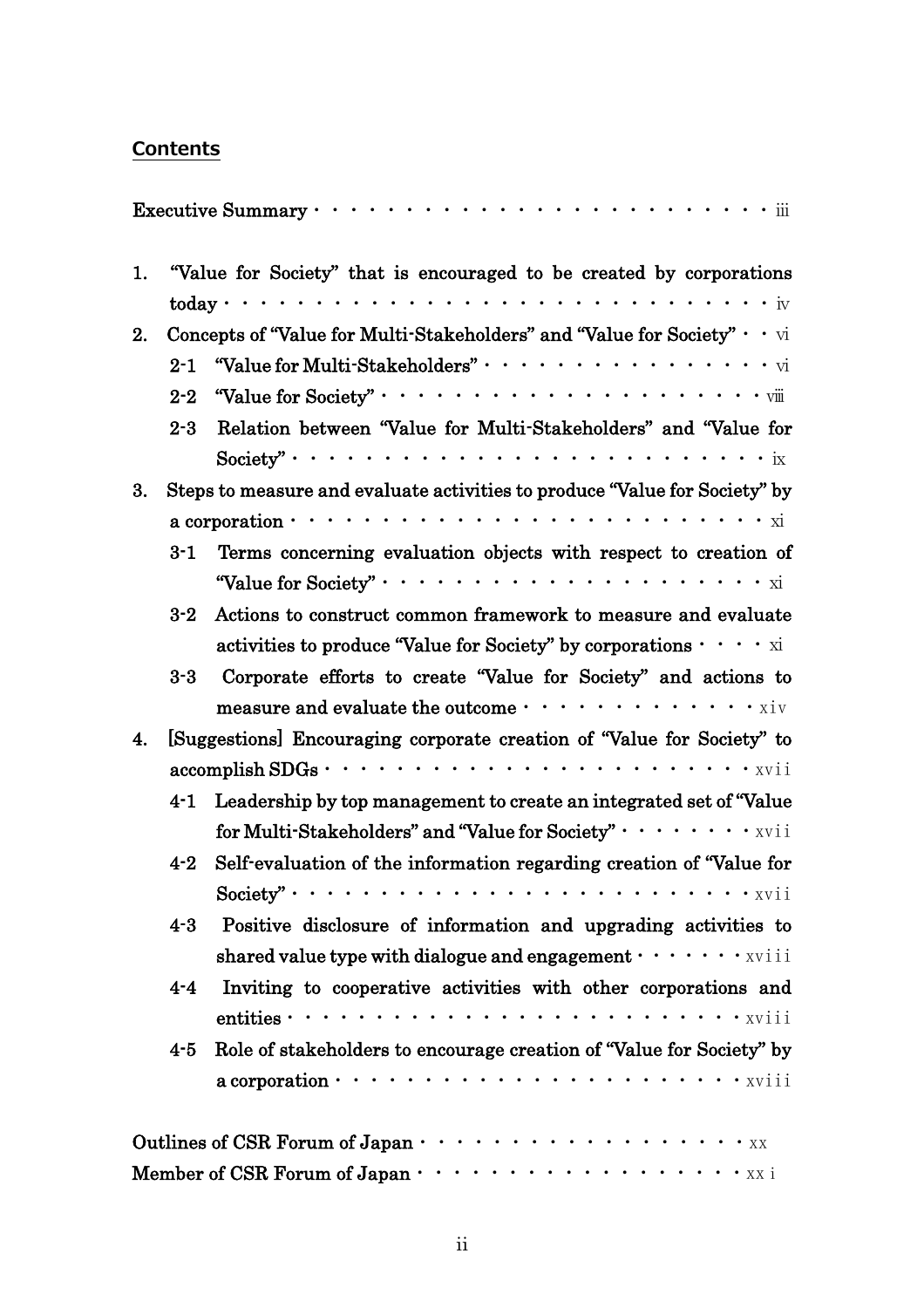### **Executive Summary**

### Preface

 $\checkmark$  Purpose of this paper

Based on the understanding that more contribution by corporations in achieving Sustainable Development Goals (SDGs) is increasingly encouraged among society, this paper aims to:

- $\triangleright$  Put together the framework to explain and clarify basic words and concepts concerning the creation of values through corporate activities to solve social problems including SDGs.
- $\triangleright$  Carry out research and disseminate the critical problems to be solved and the possible approaches to evaluate achievements of corporate activities as well as to invite engagement from stakeholders.
- $\checkmark$  Background recognition
	- $\triangleright$  Whereas words and phrases relating to SDGs or Environment, Social and Governance (ESG) are widely used these days, it is not clear if the situation brings out material effects in solving social problems in environmental or social areas or not.
	- Various concepts such as "Non-Financial Value," "Social Value," "Outcome," and "Impact" are utilized in different ways without common clear definitions for them. This seems to have caused confusion in communication.
	- $\triangleright$  Japanese corporations have traditionally placed value on behaving as social components, which brought them strong momentum to address social issues, but that may, on the other hand, possibly have disturbed potential systemic reforms to solve complicated social issues that can't easily be achieved within the traditional social framework.
	- $\triangleright$  Many Japanese firms are having a hard time finding ways to solve social issues.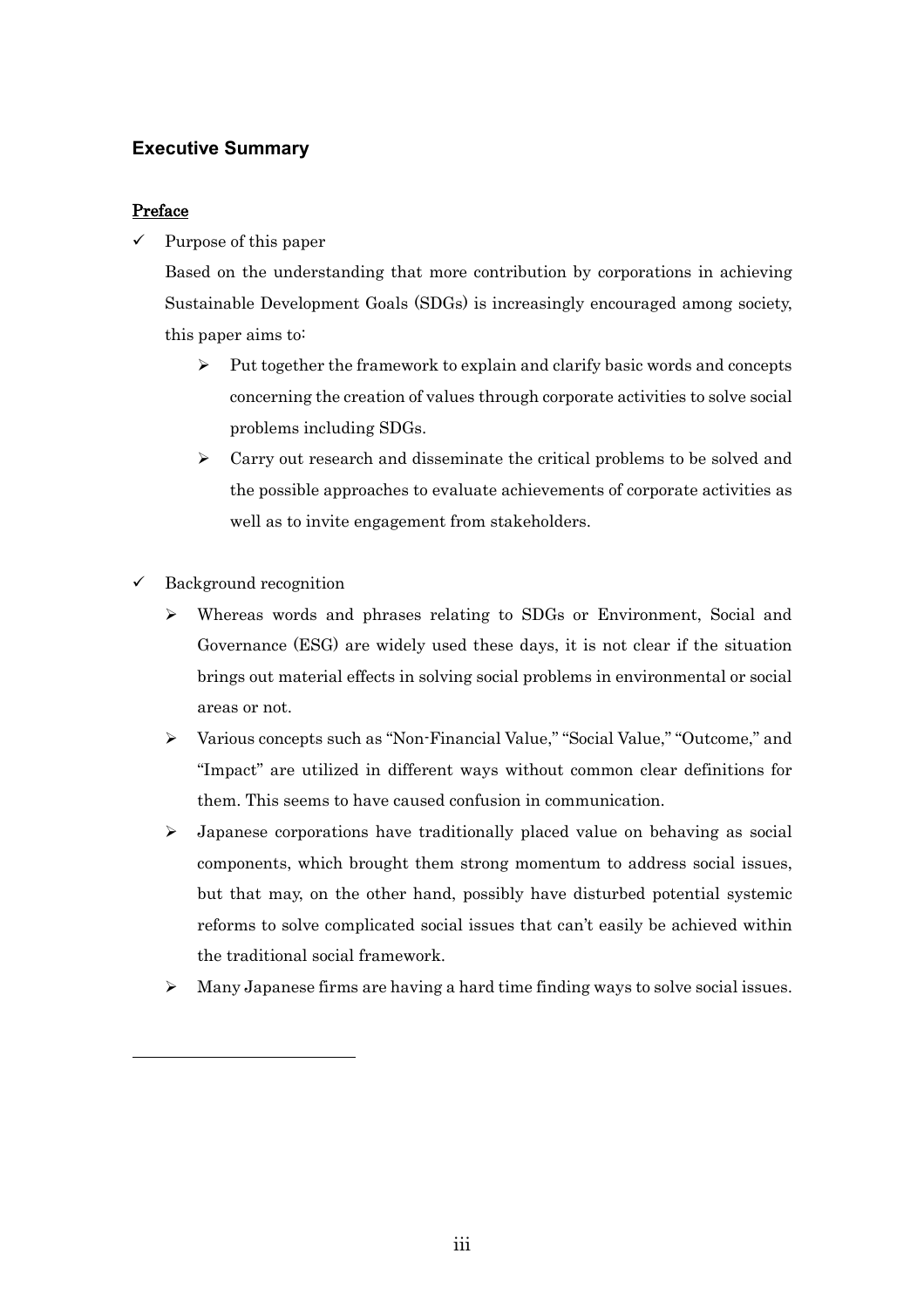#### 1. "Value for Society" that is encouraged to be created by corporations today

A corporation is an entity that attracts customers by supplying goods and services that match the needs of society, and that makes profits through providing value to customers and society. The profits are to be distributed in the long run to shareholders that have provided financial capital to the corporation, after distributing some portion to other stakeholders. Based on this fundamental understanding, the up-to-date background situation as to why corporations are encouraged to create "Value for Society" is explained as follows, especially from the viewpoint of transition of the relation between a corporation and society.

#### 1) Accommodating customers' needs and contributing to solve social issues

In the period when customers' needs and social issues are closely connected and when the relationship among corporations, their supply chains and stakeholders is not very complicated, such as the period in Japan decades after WW II, many corporations solved social issues mainly through supplying goods or services. Corporate philosophies and initial intentions of corporate founders motivated and urged such activities together with revised legal restrictions.

### 2) Increased negative impact on society by corporate value chains and introduction of the concept, "Corporate Social Responsibility (CSR)"

Especially after the 1990's, the negative impact on society from corporate activities attracted wide global concern in the middle of the development of globalization and interconnected value chains. In these circumstances, more and more requests were raised to corporations to voluntarily and positively manage their negative impact on society and to contribute to cover external social costs through activities based on CSR, as well as to be accountable for the results of the activities.

Related Concepts, Guidelines: Corporate Social Responsibility (CSR), Global Compact, ISO 26000, Guiding Principles on Business and Human Rights, Global Reporting Initiative (GRI) Standard.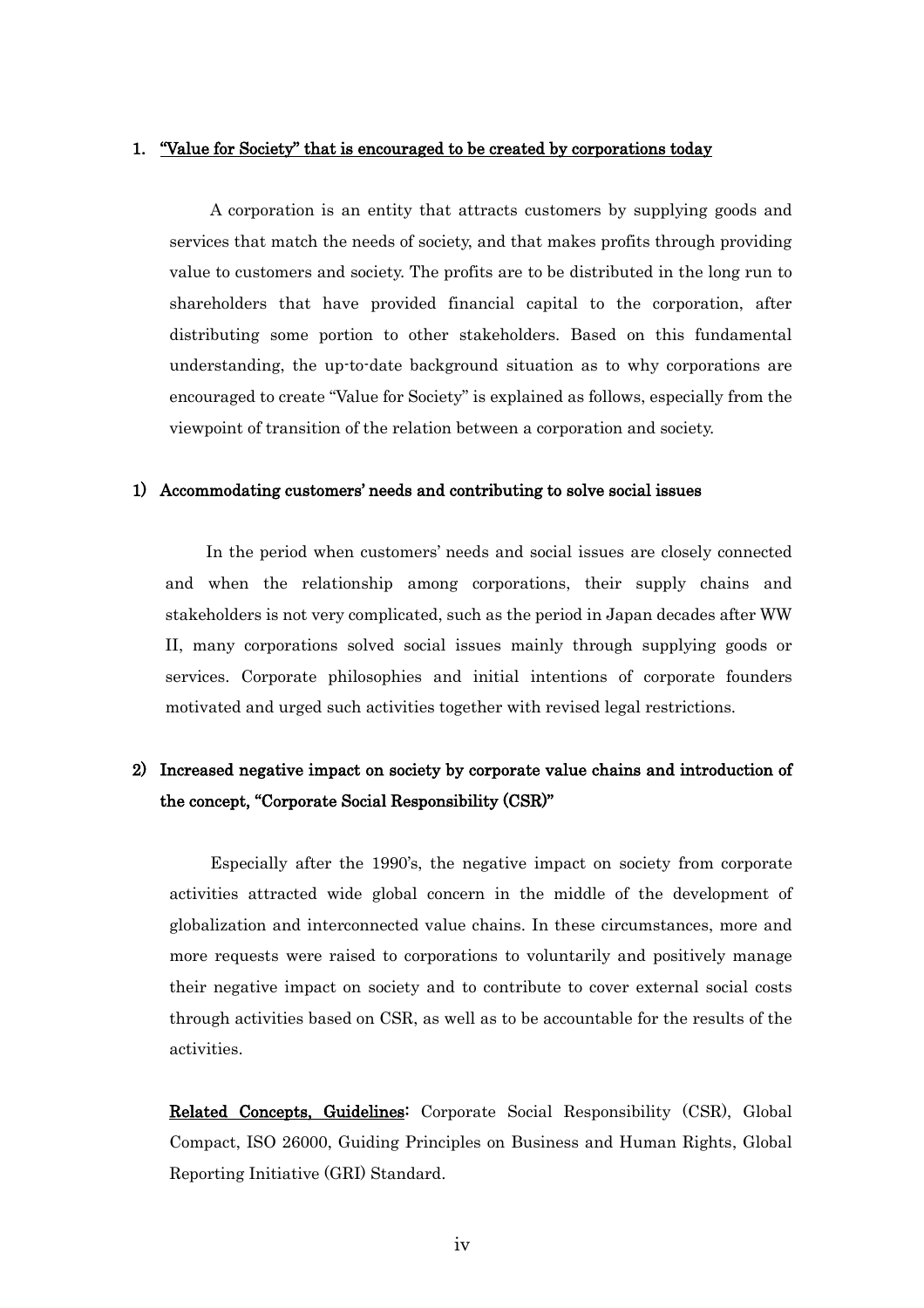### 3) Attention to the reverse impact on a corporation from social issues and the following integration of the issues into corporate management

While an increasing number of corporations are trying to voluntarily and positively manage their negative impact on society regarding the problems stated in paragraph 2), some stakeholder groups have come to appreciate those corporate actions. At the same time, more attention was drawn to the effects that social issues cause on corporate operations or competitiveness. Key elements of the attention are risks and opportunities for corporate management, in which investment risks and returns are examined more intensely. The idea started to circulate gradually that social problems were actually new future business opportunities.

Related Concepts, Guidelines: Creating Shared Value (CSV), Environment, Social and Governance (ESG), Sustainability Accounting Standards Board (SASB), Task force on Climate-related Financial Disclosures (TCFD).

# 4) Creation of "Value for Society" to contribute to solve social issues that may possibly damage sustainability in society and businesses

Overviewing the transition from 1) to 3), the 3 phases are best considered to be piled up layer upon layer.

It has been commonly recognized that social problems are high risk elements in promoting business activities that can hinder further growth. Whereas central and local governments, international organizations and NGOs have tackled social issues in the past, other entities including investors, financial entities and nonfinancial businesses are now encouraged to take a significant part in solving social issues as well.

Corporations are now urged not only to gain profits by providing value to their customers and society grounded in their traditional purposes, but also to create "Value for Society" by significant contributions and material performance to solve social problems.

 $\overline{a}$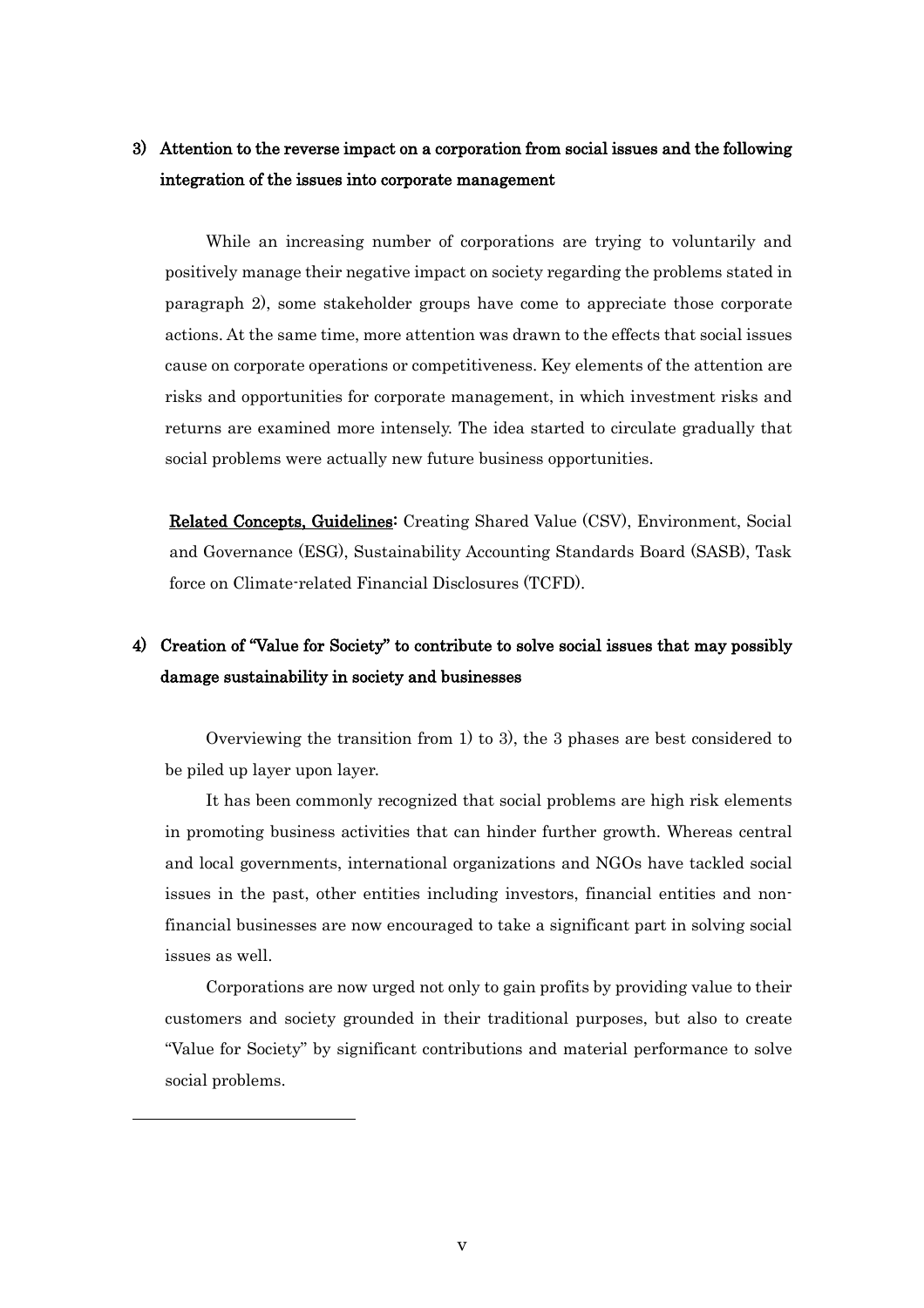### 2. Concepts of "Value for Multi-Stakeholders" and "Value for Society"

Many different words and phrases are used as terms relating to "Value for Multi-Stakeholders" and "Value for Society." Many of those meanings are not clearly determined as common definitions. The traditional concept of "Corporate Value," which has placed the main emphasis on profits for shareholders, may not fully imply the up-to-date value of corporations by itself.

New concepts, "Value for Multi-Stakeholders" and "Value for Society" are proposed here in this paper to embody a set of fundamental concepts. The former is different from the traditional concept of "Corporate Value."

### 2-1 "Value for Multi-Stakeholders"

The concept of "Value for Multi-Stakeholders" in this paper stands for the value that is created by businesses not just for shareholders but also for stakeholders. It is evaluated from the following three viewpoints:

### Viewpoint of finance:

Monetary value at present or in the past which is obtained as a total sum or evaluated figures of revenues and costs from corporate operations. Major tools or measures used in evaluation on the viewpoint of finance are financial documents, e.g. a balance sheet and an income statement, or such indexes as sales, operating profit, operating income margin, return on equity.

#### Viewpoint of ESG:

Value that is not presented in financial documents such as the distribution of profits to stakeholders, arrangements for human rights, effects of businesses on local societies or global environments, internal governance framework of a corporation to manage and audit corporate activities. An example of the measures to evaluate from this viewpoint is the ESG index method.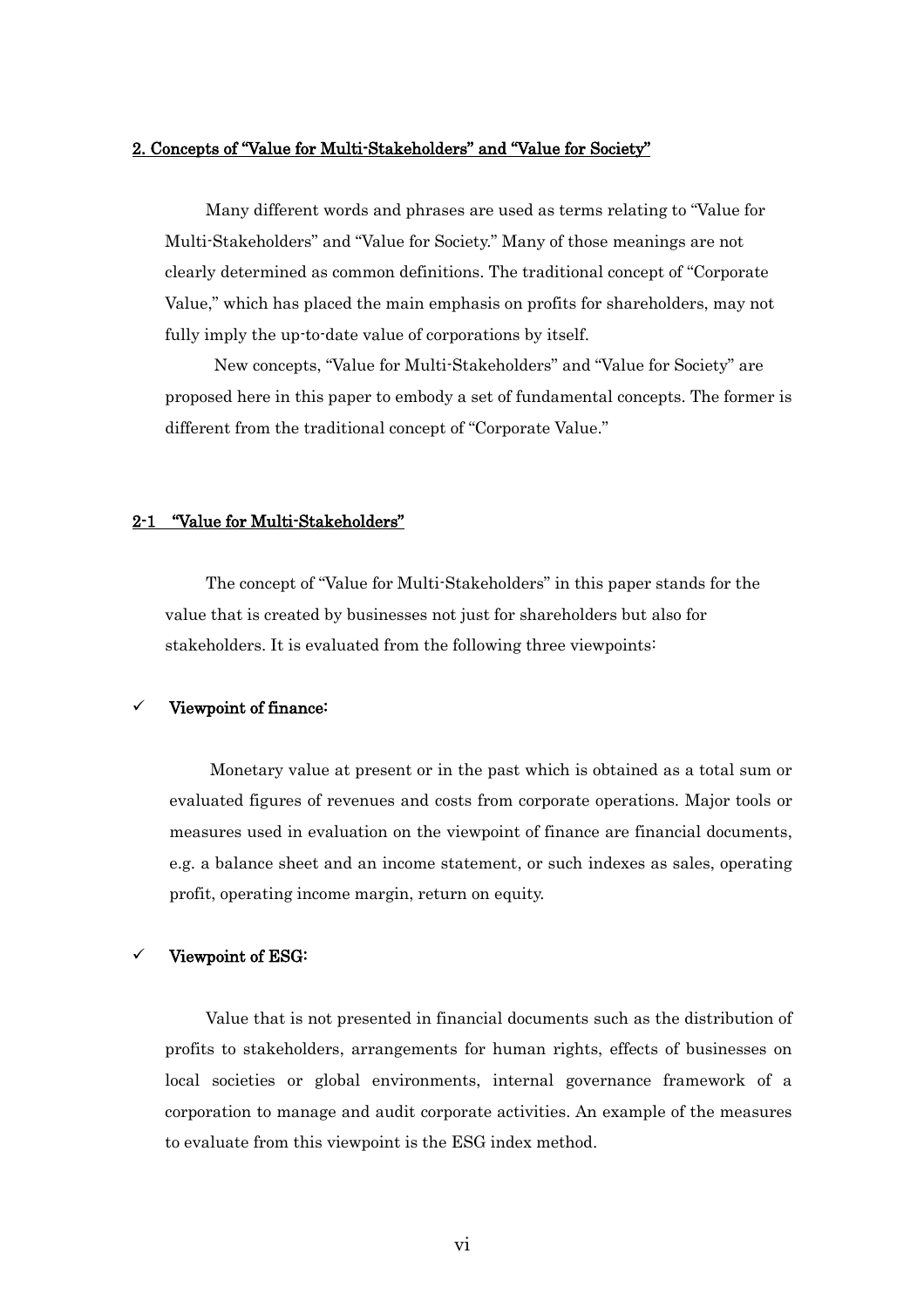### Viewpoint of impact:

Values that are created by producing material effects in solving social problems that go beyond individual or corporate merits. The effects can be positive to strengthen or negative to ruin momentum to solve social issues.

 (\*) The viewpoint of ESG and that of impact are correlated. In many cases, the focus of the ESG viewpoint is the result of corporate activities, and the focus of the impact viewpoint is its core consideration on what kind of influence the results of corporate activities have made and what kind of social effects the outcome has generated.

The practical scope in evaluating "Value for Multi-Stakeholders" may vary by the principles of evaluation. Evaluation views from the corporate side may have varied sets of attention points depending on the management policy and philosophy or pursuant corporate activities. Evaluation views from other stakeholders may have different perspectives according to their areas of interest or their attitudes.



Chart 1: The Concept of "Value for Multi-Stakeholders"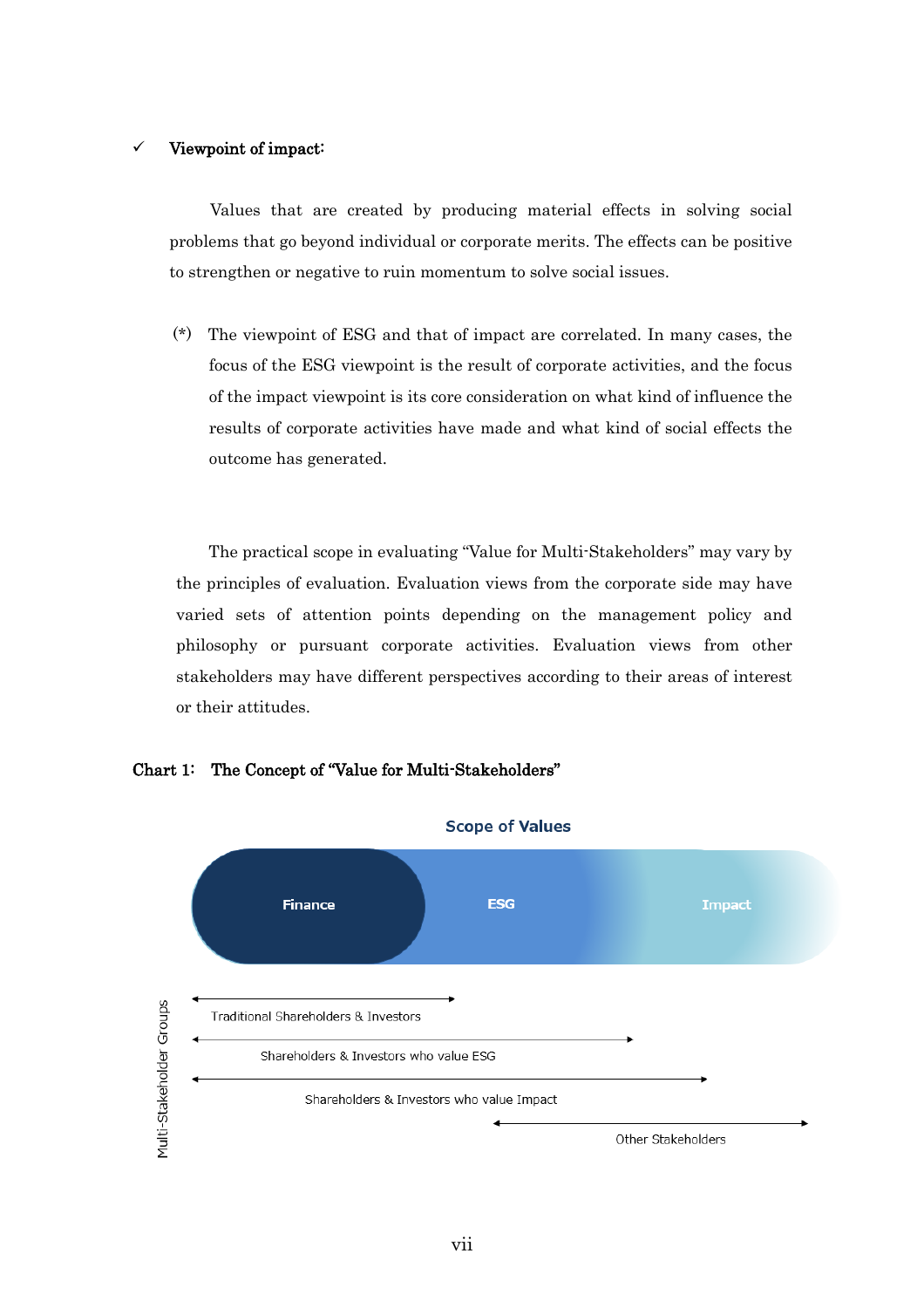### 2-2 "Value for Society"

The concept of "Value for Society" proposed in this paper indicates the value that is generated through bringing society into a more desirable condition in the light of the common rules under some social consensus. This concept is fundamentally shared among various bodies including central and local governments, international organizations, NGOs and civil societies, investors and financial entities and private corporations who are all respectively involved in the processes of solving social issues.

The methods and benchmarks to evaluate "Value for Society" may vary from the standpoint of what kind of social issues should be focused on. Some kinds of values should be easy to be measured, whereas some others may not. Or some other values may take considerable time before their real effects become clearly evident. In addition, the range on which each body or element produces its outcome in the creation of "Value for Society" may not be easily separated from other factors.



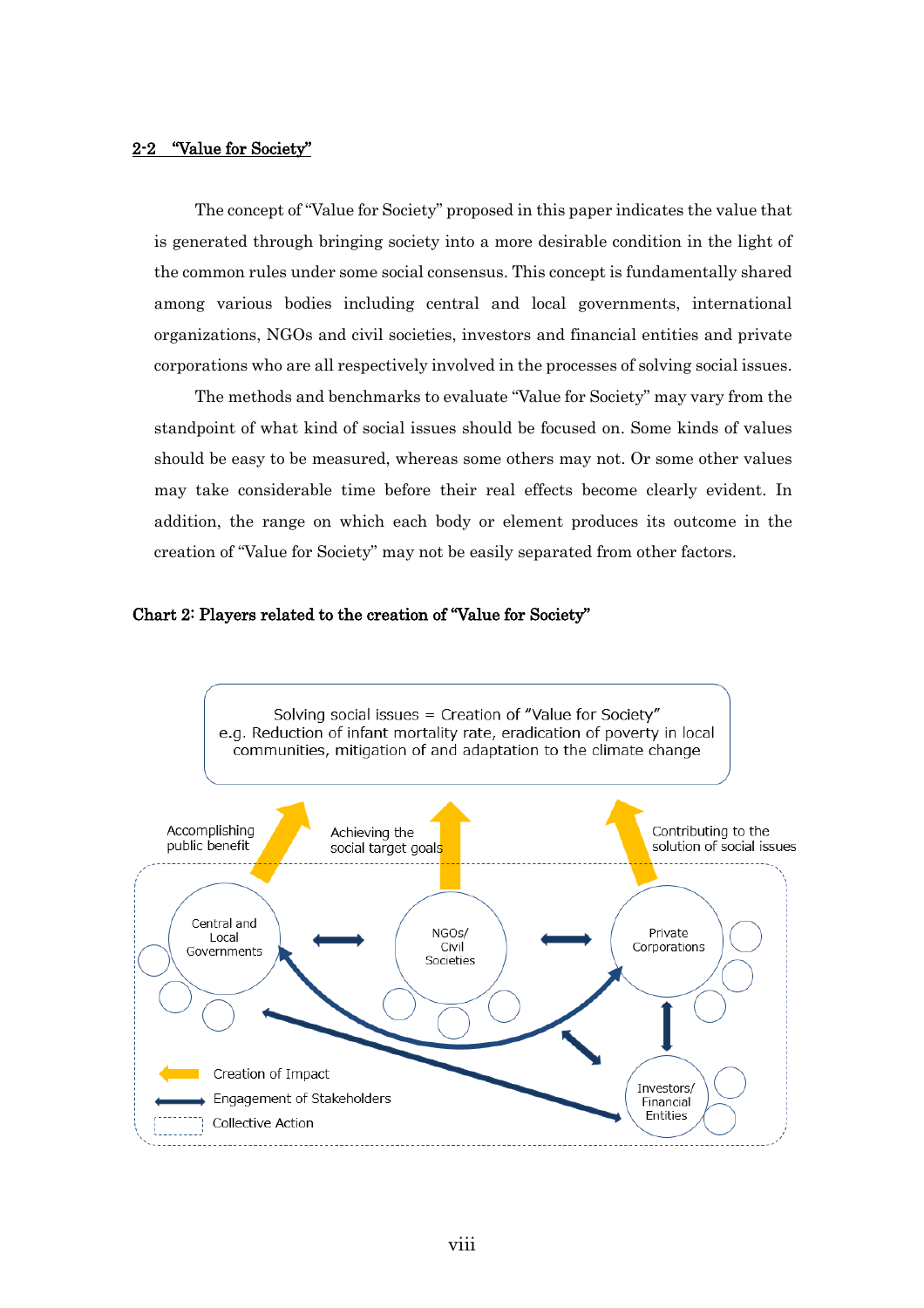### 2-3 Relation between "Value for Multi-Stakeholders" and "Value for Society"

Among the three viewpoints that form "Value for Multi-Stakeholders," both the impact viewpoint and ESG viewpoint are the factors closely associated to creating "Value for Society," and these two values do influence each other.

- Eradication of child labor at a factory in the supply chain ("Value for Multi-Stakeholders") brought total eradication of child labor in that community and these developments caused the school attendance rate and common knowledge level to rise ("Value for Society").
- Increase in local school attendance rate ("Value for Society") enabled neighboring firms to hire well educated workers and to raise productivity and profits accordingly ("Value for Multi-Stakeholders").

Whether the "Value for Society" created by a corporation is evaluated and regarded as "Value for Multi-Stakeholders" depends a great deal on social perception of the related social issues, longtime relationship between the social issue and the corporate behaviors, and on the sense of values of judging bodies. Therefore, the relation between "Value for Multi-Stakeholders" and "Value for Society" should be understood that it does dynamically vary by surrounding conditions, like time and venue. For example, global climate change has now come to be widely accepted in society to affect corporate financial figures. In other words, corporate operations to reduce greenhouse gas emissions to cope with global warming currently gets positive recognition as actions of "Value for Multi-Stakeholders" even by traditional shareholders and investors as well as other stakeholders or conscious investors who highly value ESG activities and impact investments.

 An example of abstraction models to help understand these dynamic changes is shown in chart 3.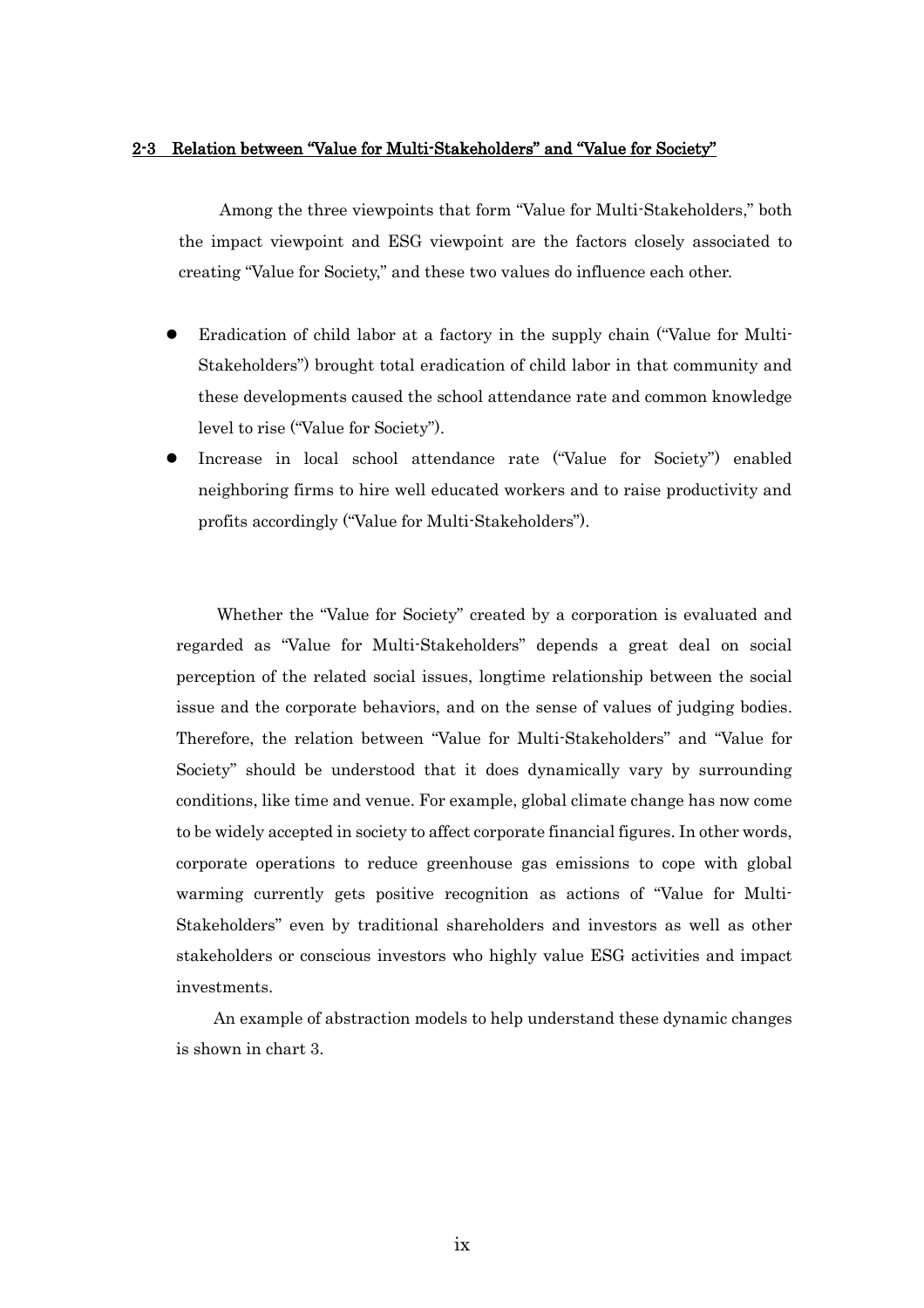Chart 3: Change in the accepting process of "Value for Multi-Stakeholders"



"Value for Multi-Stakeholders" for Shareholders and Investors

 The horizontal and vertical axes in chart 3 show the degree of "Value for Multi-Stakeholders" for shareholders & investors and that of "Value for Multi-Stakeholders" for other stakeholders respectively. The top-right block indicates the area of "Shared Value" which has significant value both for shareholders & investors and other stakeholders.

 When a company tries to create "Value for Society" through solving social problems, enhancing projects in area A and area B toward ones in the "Shared Value" area is essential. In the background, coinciding actions from both corporations and public sectors are important to increase activities in the "Shared Value" area.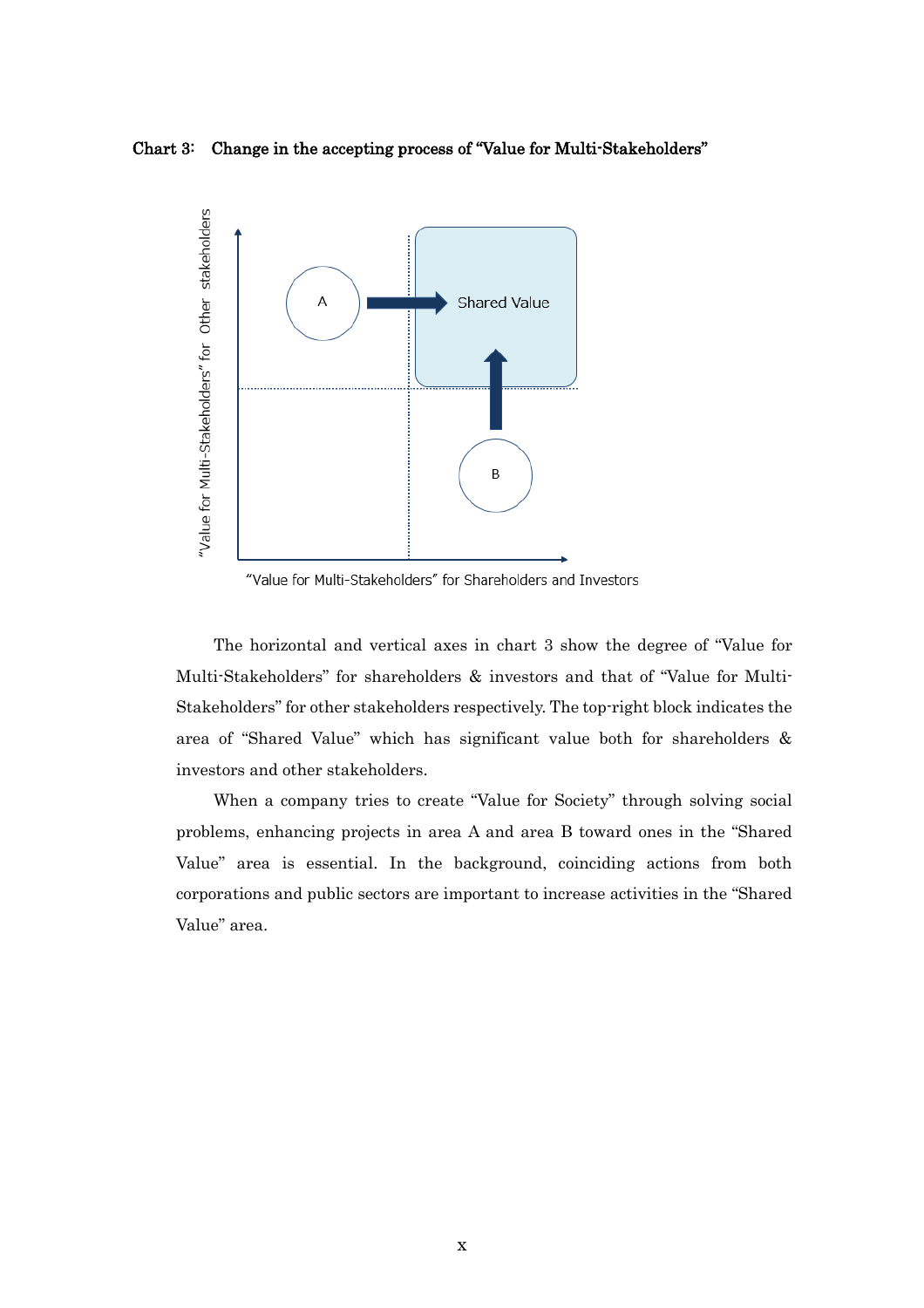## 3. Steps to measure and evaluate activities to produce "Value for Society" by a corporation

There are various views regarding procedures to produce "Value for Society" and the potential scope of it. Clear and unified definitions are not yet shared. In these circumstances, many groups in public sectors, such as NGOs, civil societies, central and local governments, who have long been working to solve social problems, are trying to search for how to measure and evaluate activities to create "Value for Society" by a corporation. Some other activities are now being promoted to establish a common framework for it among several stakeholder groups.

#### 3-1 Terms concerning evaluation objects with respect to creation of "Value for Society"

When trying to measure and evaluate "Value for Society," many approaches take similar procedures to break down the steps or factors that were created in business activities and to explain them as a series of actions to tackle and accomplish targets. Dividing the series of processes into several major stages makes these complex facts a simple-framed story in many cases.

In these attempts, most of the methods use concepts like "Input," "Output," "Outcome" and "Impact." The definitions for "Input" and "Output" are shared in common among the international community, whereas those of "Outcome" and "Impact" are not unified but made use of for various implications.

### 3-2 Actions to construct common framework to measure and evaluate activities to produce "Value for Society" by corporations

Several actions are now being carried out among investors, academia, corporations and government bodies to establish a common framework to measure and evaluate "Value for Society" produced by a corporation. Some groups try to add relevant elements of non-financial information into international accounting standards. These common frameworks are now needed in order to prevent "Impact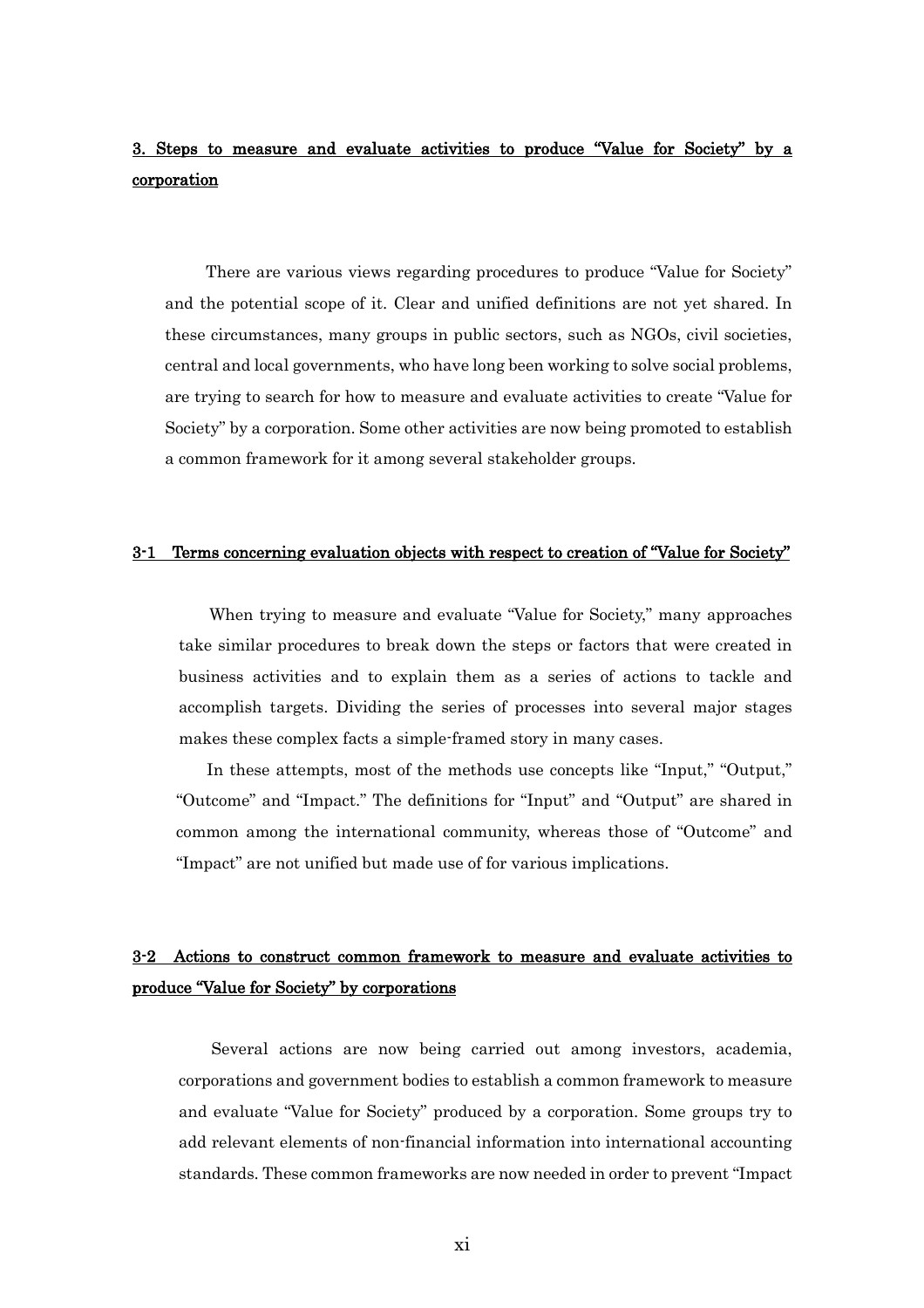Washing" which disguises its level of "Value for Society" to be larger than it is, or to limit free-riding that earns indirect merits with little contribution in creating it. It will also serve as one of essential rules for establishing a level playing field among corporations.

# 1) Developing benchmark indexes to evaluate corporate performances for achieving SDGs

### - World Benchmark Alliance (WBA)

WBA is trying to devise benchmarks that provide an essential tool for measuring and comparing corporate performances regarding SDGs by 2023. In this process, WBA has identified 2,000 companies whose contribution are definitely needed in accomplishing SDGs in seven areas where structural transformation is unavoidable to realize a sustainable world, namely, society, food & agriculture, decarbonisation & energy, circulation, digital, urban city and financial system. (WBA was established in 2018, by core members of the UN Foundation, an insurance company in UK, Aviva, a NGO in the Netherlands, Index Initiative.)

# 2) Developing new structure of financial statements with the concept of externality - Impact-Weighted Accounts (IWA)

IWA projects to create financial accounts that reflect a company's financial, social and environmental performance. The final goal is to create accounting statements that transparently capture external impacts in a way that drives investor and managerial decision making and to organize a practical methodology that is adopted and widely used by investors and companies.

(IWA is a project started in 2019, headed by Prof. George Serafeim at Harvard Business School.)

# 3) Model scheme building by frontier corporations - Value Balancing Alliance (VBA)

VBA is a non-profit organization that tries to change the way company performance is measured and valued. The alliance is trying to create a global impact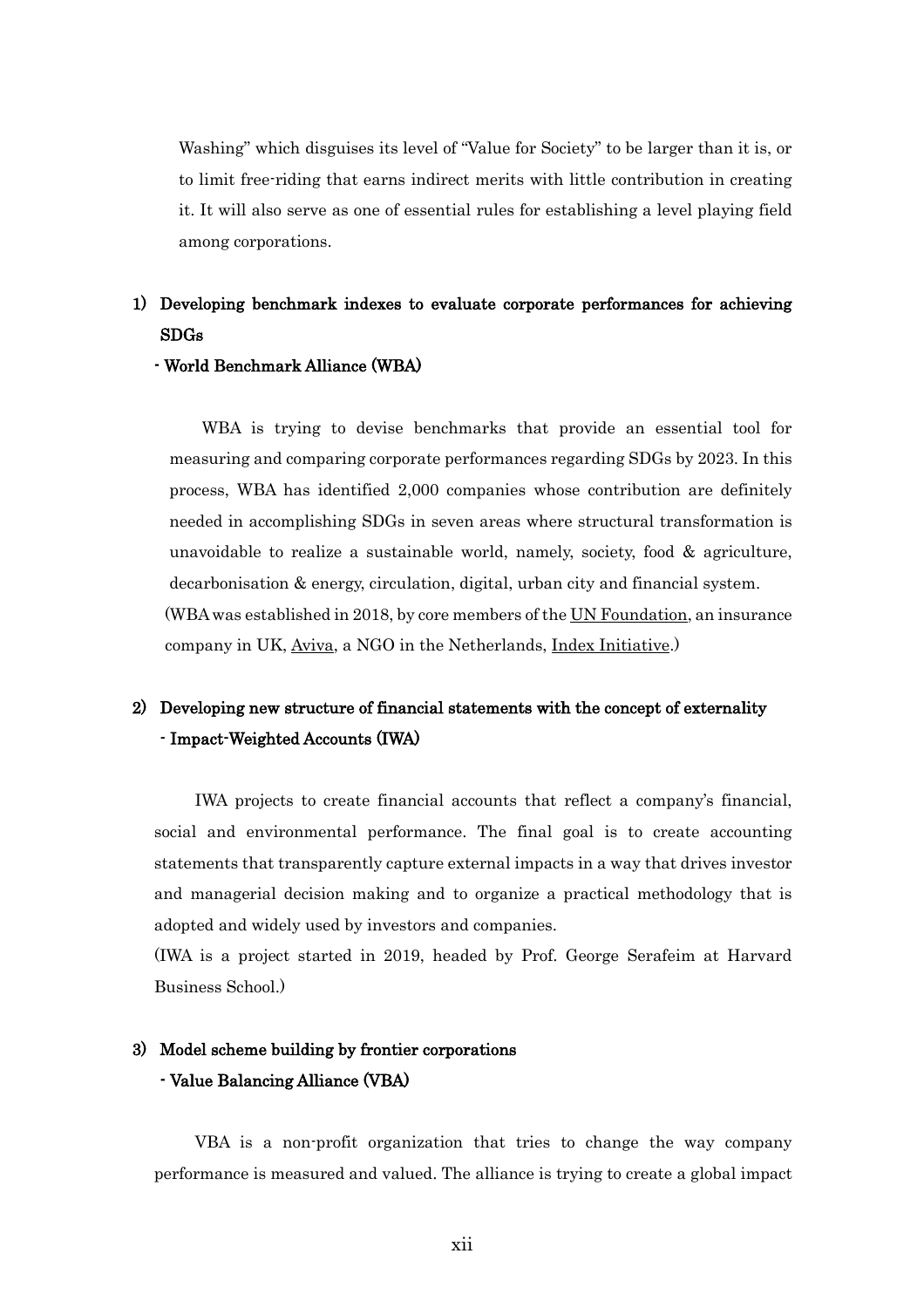measurement standard for disclosing positive and negative impacts of corporate activity and to provide guidance on how these impacts can be integrated into business management. The project focuses on standardizing how to assess and monetize the value of a company and its contributions to society, designing a disclosure frame to compare performance across companies, developing a blueprint in business management and scaling the uptake of impact measurement and valuation methodology.

(VBA was founded in 2019 and is currently joined by 9 international corporations. Mitsubishi Chemical Holdings has joined the group from Japan.)

#### 4) Evaluation of social impact by classification - Taxonomy

EU has placed "sustainable finance" as one of the important pillar policies under the need to build a single market for capital. In March 2020, the European Commission's Technical Expert Group on Sustainable Finance (TEG) published its final report on "EU Taxonomy," which set forth its recommendations regarding the design and implementation of a unified classification system. The EU Taxonomy shows what economic activities are considered environmentally sustainable with concrete standards and clear criteria, and contains a draft of 68 climate change adaptation activities in 7 sectors.

Shortly before this final report, in December 2019, the European Council and the European Parliament reached political agreement on the text of a proposed Regulation on the Establishment of a Framework to Facilitate Sustainable Investment – the so-called "Taxonomy Regulation." The regulation will require financial firms and non-financial firms to provide the degree of environmental sustainability of their businesses with regard to the taxonomy standards and criteria.

In the near future, the regulation of taxonomy standards and criteria of each business activity will be legislated as an EU delegated act by the European Commission in line with the TEG final report.

#### 5) Creation of impact through investment - Impact Investment

Several international groups intend to measure and evaluate investment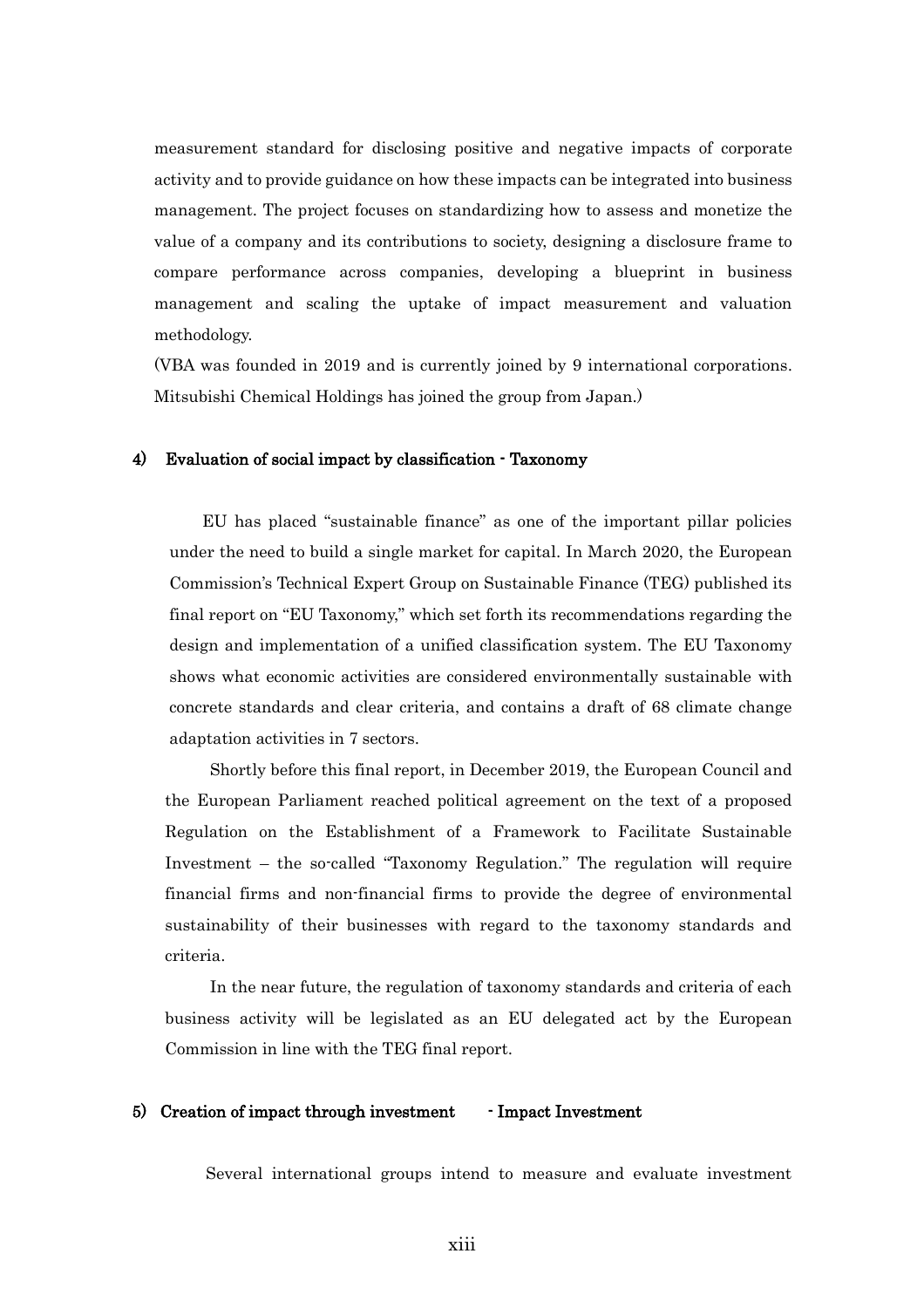effects on SDGs with regard both to investment impact on society and to financial value of risk and return. For example, the Global Impact Investing Network (GIIN) set up the definition of "impact investing" and estimated the amount of related investments. SDG Impact seeks to establish standards to certify investors and enterprises that have authentic alignment with the standards.

(GIIN is organized with leadership of the Rockefeller Foundation. SDG Impact is a group powered by the United Nations Development Programme (UNDP).)

### 6) A initiative by the accounting standards body to set up a framework to describe related information

The International Accounting Standards Board (IASB) that develop international financial reporting standards (IFRS) is now projecting to draft guidance of Management Commentary (MC) which is a narrative report on nonfinancial information that complements the financial statements and is part of general purpose financial reporting. This guidance is a non-binding framework for preparing management commentary, and it is different from prerequisite rules for financial statements.

At the same time, EU intends to lead drafting of disclosure standards regarding non-financial information, and a European group proposed in public to establish another international non-financial reporting standards board apart from IASB.

## 3-3 Corporate efforts to create "Value for Society" and actions to measure and evaluate the outcome

#### 1) Corporate efforts to create "Value for Society"

When reviewing corporate creation of "Value for Society," one practical way is to break down the effects by scope of corporate businesses. However, methods of measurement and evaluation or actual reliability of the results depend largely on the scope of the target.

The basic unit of a corporate activity is a specific business project, which is a business project for acquiring profits or, in some cases, a philanthropic activity. The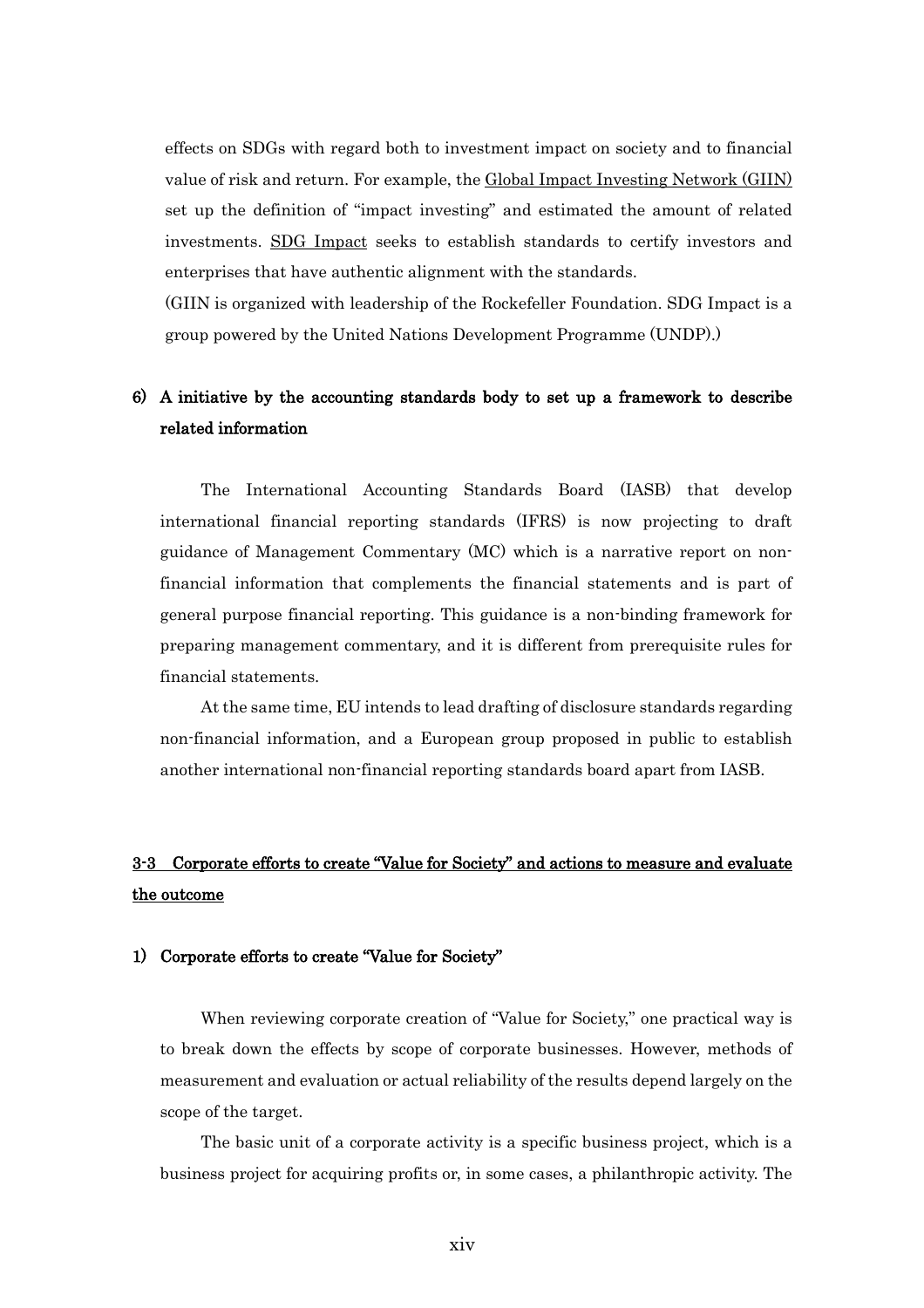largest unit, on the other hand, is a corporation as a whole. The scope of evaluation for this unit covers the entire organization, and its main target is the behaviors of top management.

The level of expenses to measure "Value for Society" also vary widely by the scope and methods of measurement or the reliability level of the output, which should be designed based on the purpose of the research.

# 2) An organized internal management system to increase "Value for Multi-Stakeholders" and to create "Value for Society"

An organized internal management system is essentially needed to create integrated values by incorporating social demands into business operations. The arranged management system requires its principles to be shared with all members of top management, project groups and employees. The following steps are suggested:

- a) Analyzing mega-trends, revising corporate principles and clarifying business purposes
- b) Establishing long-term corporate vision and introducing back-casting thinking
- c) Devising a business model to create shared values
- d) Instituting a strategy for sustainable operation
- e) Integrating existing projects toward management strategy and implementing PDCA cycle management
- f) Disclosing information to stakeholders and inviting them to engage
- g) Setting the playing field and controlling businesses activities to be sustainable

#### 3) Current ideas to measure and evaluate "Value for Society" of a corporation

A logical explanation as a consistent story is substantial in disclosing information on the created "Value for Society" to stakeholders. Some means have been devised in this regard. The Logic Model method, the approach to organize the pathway to achieve goals or to clarify the causality between inputs and impacts, is perceived as a useful standard these days. The London Benchmarking Group (LBG) Model puts focus on the quality and quantity of inputs. The Social Return on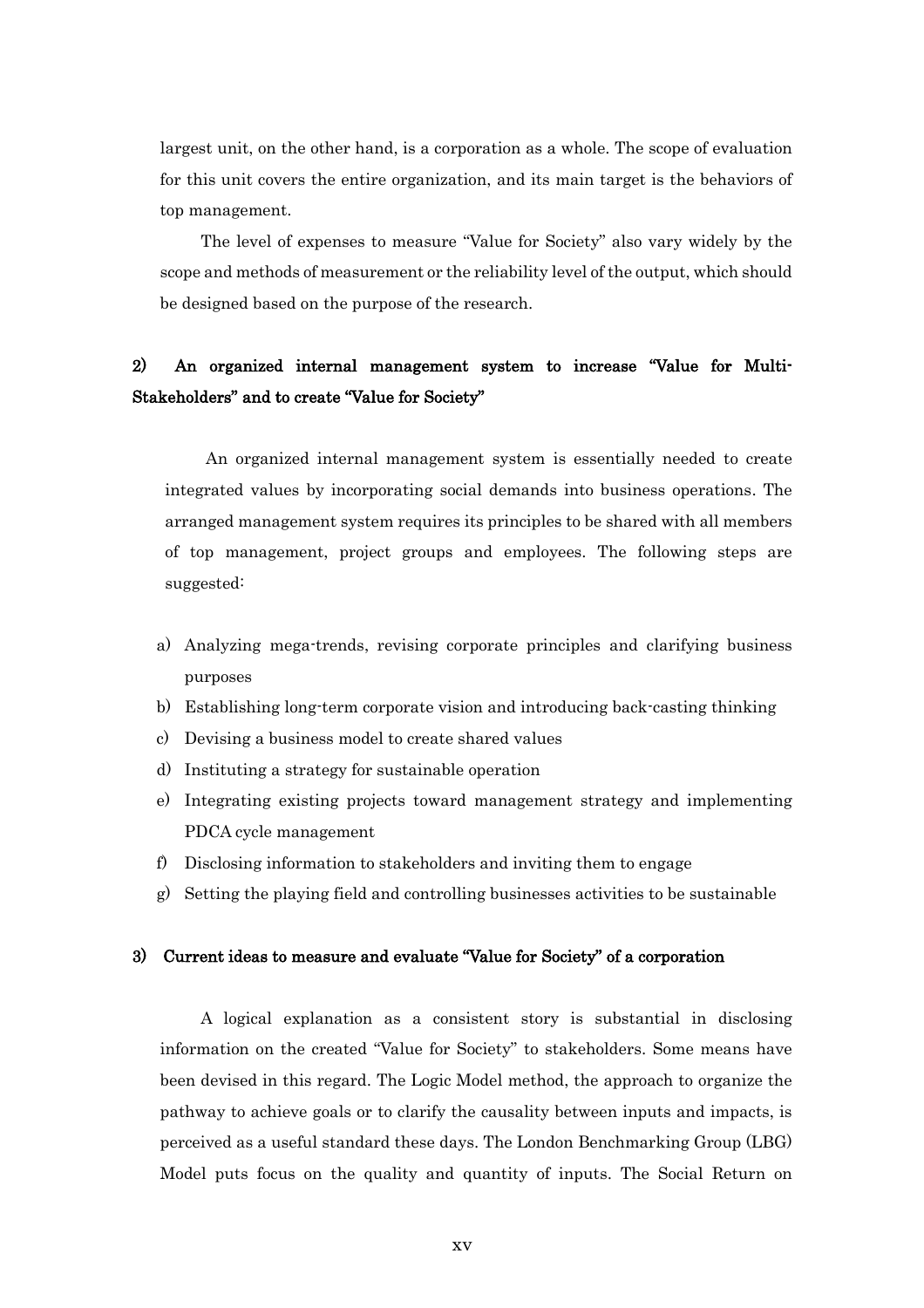Investment (SROI) Model tries to monetize and quantify values created for society. Other methods of corporations that show their unique indexes concerning the effects on society of their own products and services should be helpful to their employees and investors & shareholders. At the same time, this approach should be objectively examined or monitored so as not to be "washing" to disguise the real situation, for example by showing clear linkage to SDGs targets.

Recently some corporations in the US and Europe have attempted to put together and disclose their own "Integrated Profit & Loss Statements" or "Value Added Statements" that quantify "Value for Society" of the whole corporation in monetary figures.

 $\overline{\phantom{a}}$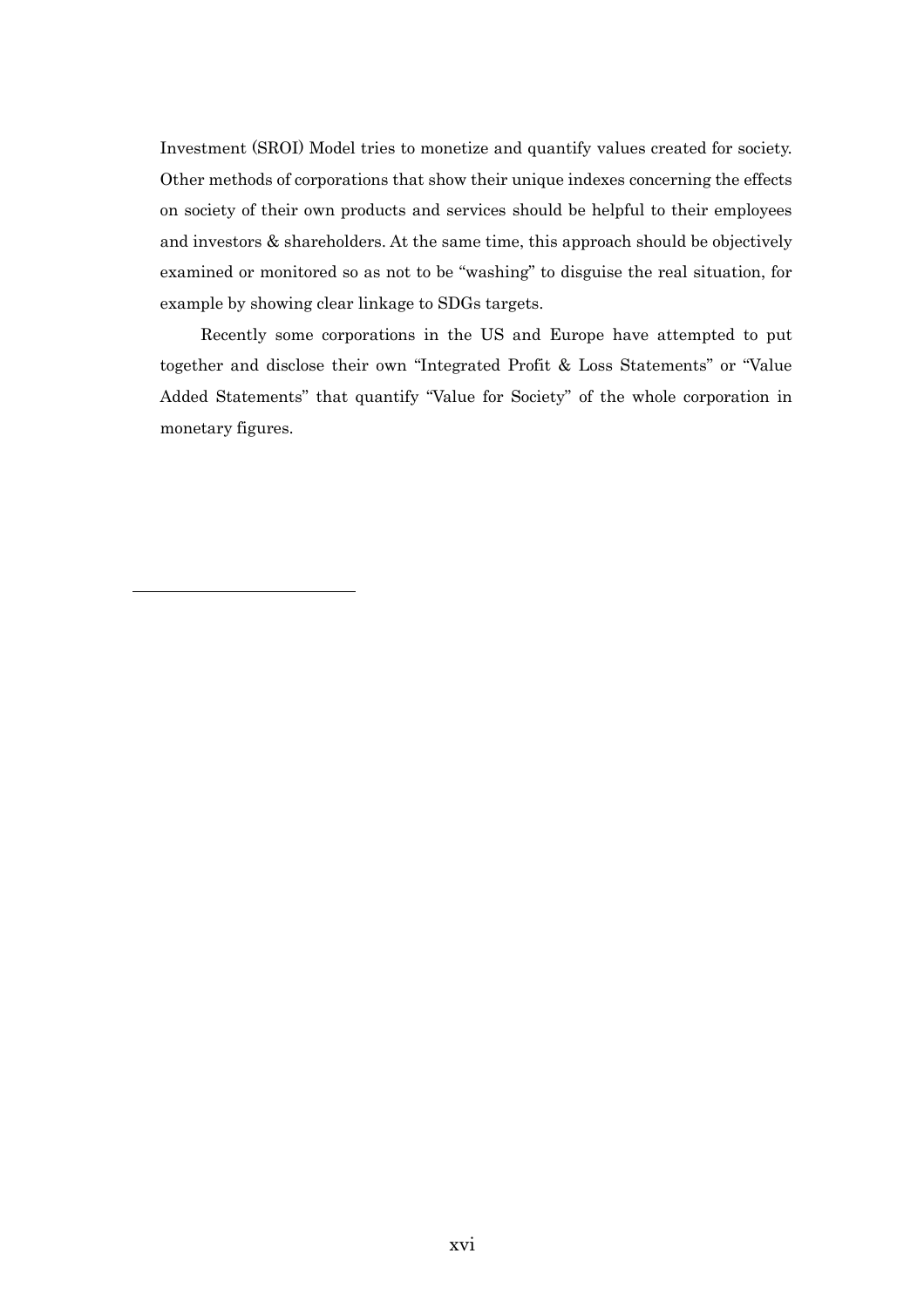# 4. [Suggestions] Encouraging corporate creation of "Value for Society" to accomplish SDGs

## 4-1 Leadership by top management to create an integrated set of "Value for Multi-Stakeholders" and "Value for Society"

A corporation is required to find the best process to perform value creation from clear target setting to acquiring proper results as well as to allocate necessary resources under both short-term and long-term timeframe management, while having in mind the importance of integrating "Value for Multi-Stakeholders" and "Value for Society." It is the privilege and the competence of top management to establish the pursuant strategy of the firm, select suitable steps among alternative choices, and establish an internal structure to implement the processes. The critical elements in these points are to envision a long-term business environment on the basis of scrutinized analysis of mega trends in the global society, to build up a practical business model that enables both financial profit and solution of social issues, to design and carry out tactics to pursue the model with improved company structure, to arrange governing programs for supporting sufficient progress of the processes, and to invite engagement from stakeholders for related discussion, cooperation and coalition.

### 4-2 Self-evaluation of the information regarding creation of "Value for Society"

An important element of the creation of "Value for Society" by a corporation is to assess the created value by itself to move the management cycle forward by making proper decisions in allocating management resources in a balanced way and to acquire sufficient understanding among stakeholders. Management is asked to determine the target of its businesses, the clear and logical roadmap to reach the target with methods, e.g. logic model, and to internally share the situation of actions and results as a visible workflow from inputs to outputs. Furthermore, the scope of produced outcome should be examined during these tasks.

In these processes, negative effects should be sufficiently taken into account,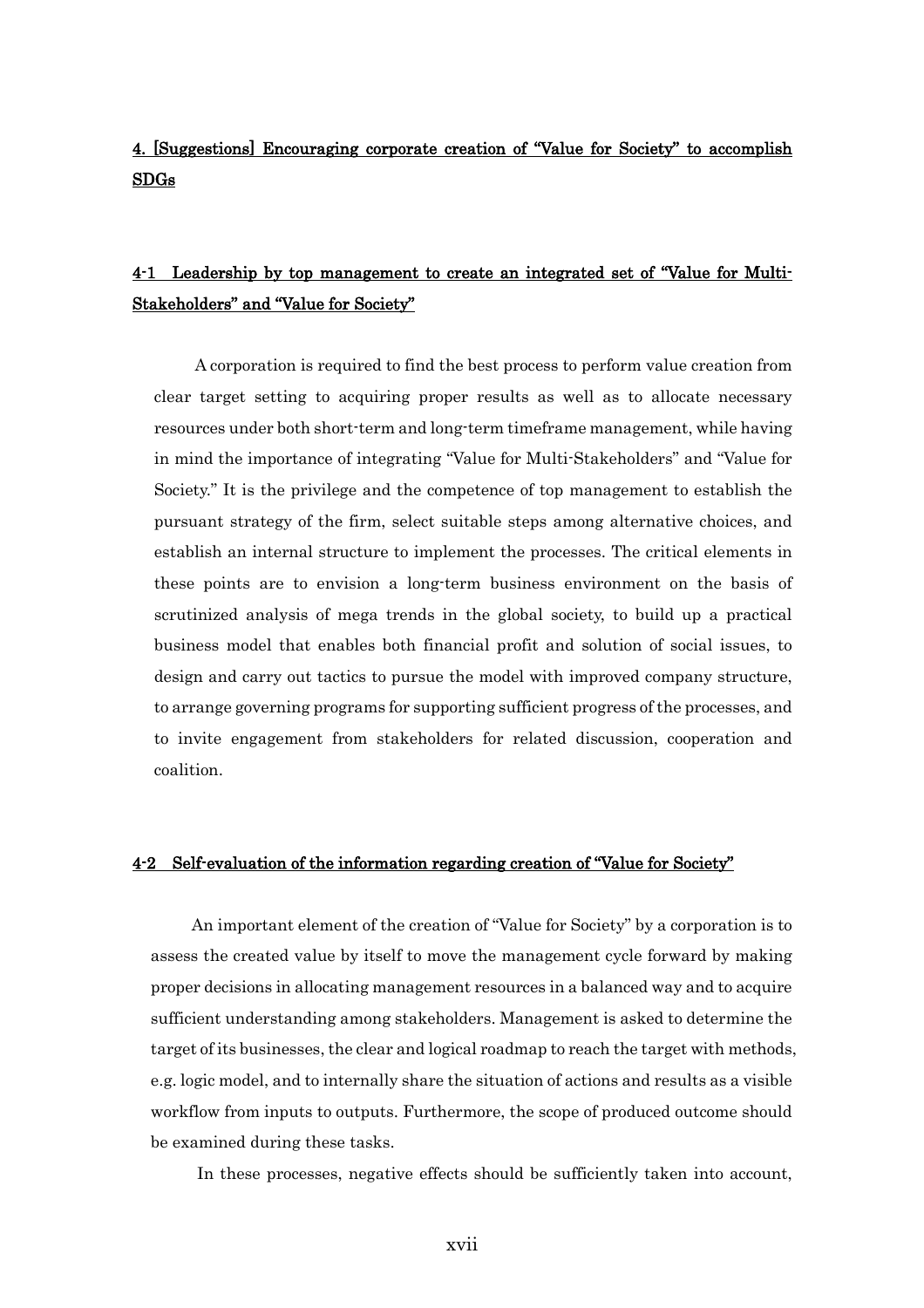and perfunctory measurement to obtain superficial figures should be avoided.

## 4-3 Positive disclosure of information and upgrading activities to shared value type with dialogue and engagement

It is essentially significant for a corporation to disclose its information in a positive manner and to promote dialogue and engagement with shareholders, so that their activities to create integrated value of both "Value for Multi-Stakeholders" and "Value for Society" can be appreciated by stakeholders including investors, civil societies, with the aim of boosting the idea of "Shared Value" among all related stakeholders keeping in mind that creation of "Value for Society" is its own "Value for Multi-Stakeholders".

 The target of the approach is not limited to outside of the company. Management policies under the integrated thinking should be sufficiently shared among internal employees. This is not always easy to perform, and may, in some cases, require constructing a new culture of the whole organization.

### 4-4 Inviting to cooperative activities with other corporations and entities

Coinciding activities among various entities are crucial in creating more substantial "Value for Society" to solve complicated social issues. Corporations are encouraged to urge other companies in the supply chains to collaborate, to take part in initiatives of each business sector, or to cooperate with related NGOs in dealing with specific issues. Collective impact, or producing wide-ranged effects through collaborative actions in the eco-system made up of varied entities should be developed and supported, which may not be accomplished by one company.

### 4-5 Role of stakeholders to encourage creation of "Value for Society" by a corporation

Suppliers of financial capitals like institutional investors are encouraged to support corporate creation of integrated value of both "Value for Multi-Stakeholders"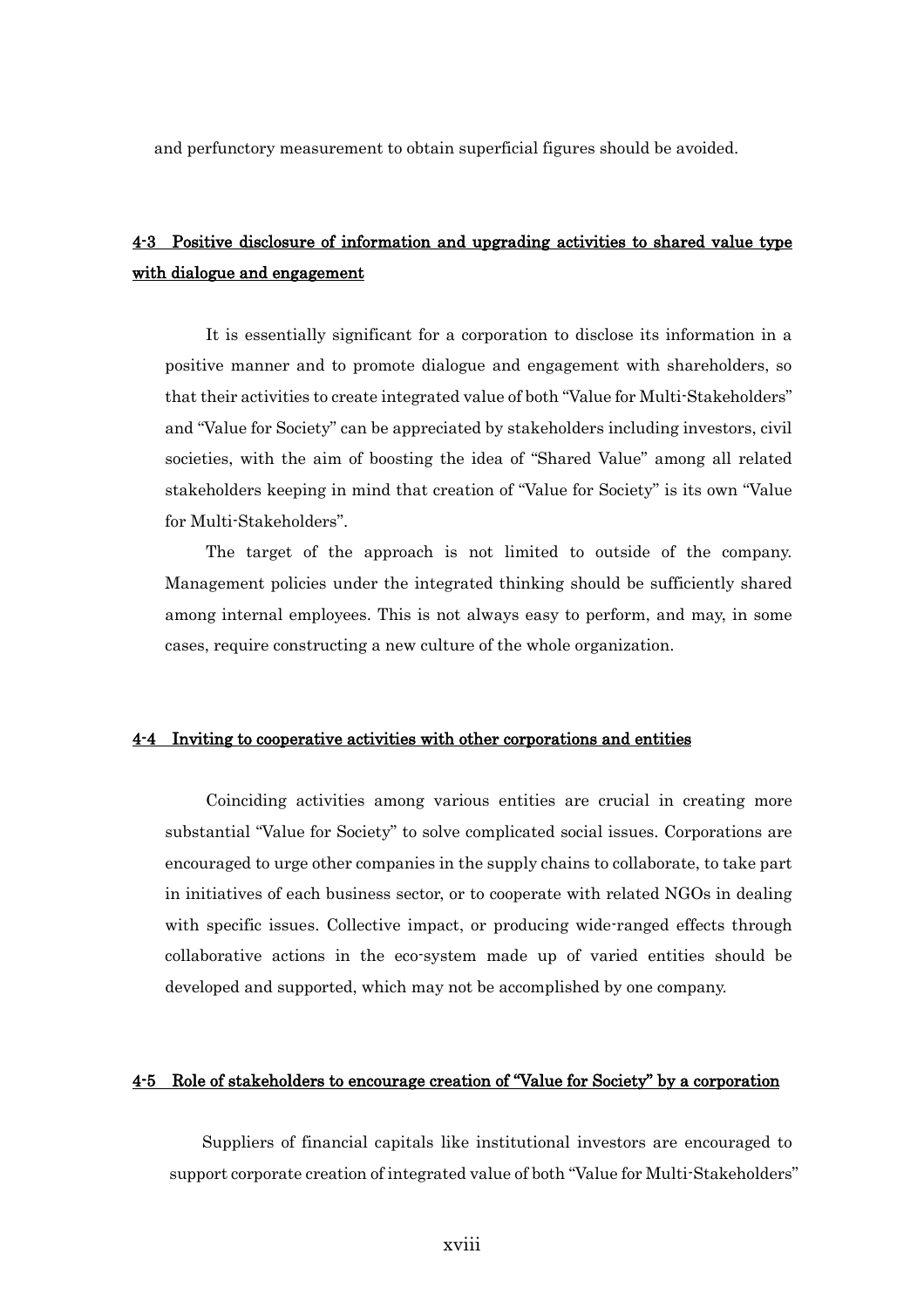and "Value for Society" in the medium and long-term timeframe based on their value standards. Industry associations are also requested to lead the construction of a system of coalition framework that is not performed by just one company. Examples of this framework are to identify the prior and common targets, to develop cooperative initiative for tackling the issues, or to put together concrete measures to evaluate the results. NGOs are also invited to provide their specialized experiences in establishing an effective framework for cooperative actions.

The Japanese government is asked to arrange an institutional scheme for that cooperative framework and to help establish a platform for collective actions and to encourage actual cooperative actions through that framework.

/END/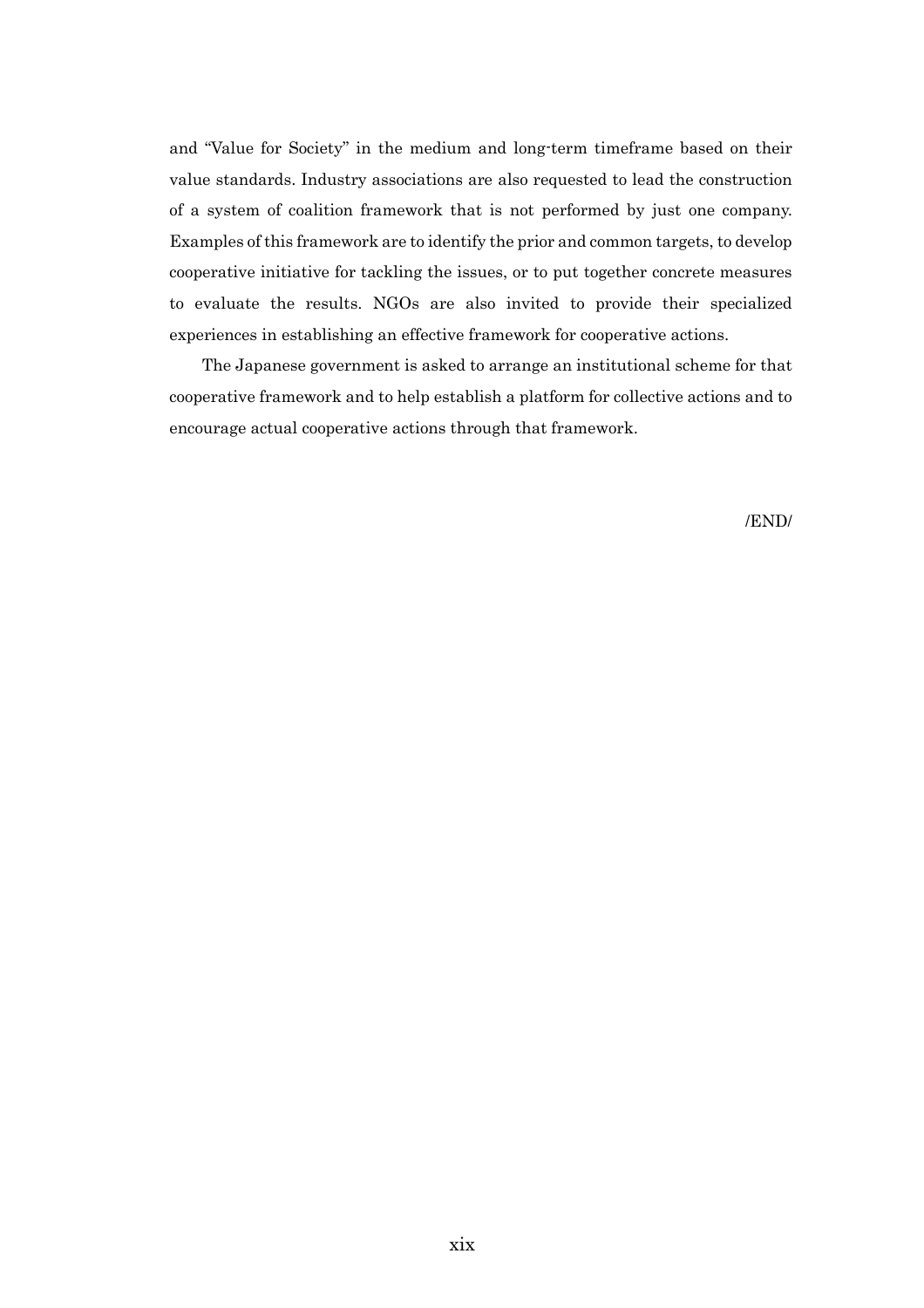## Outlines of CSR Forum of Japan

CSR Forum of Japan was established by Business Policy Forum, Japan in 2004, with support from the Ministry of Economy, Trade and Industry, so as to encourage efforts of Japanese companies for Corporate Social Responsibility (CSR).

Since then, the forum that consists of major Japanese companies, business organizations and NPOs in related fields, has been a unique CSR network in Japan that has worked to put together and disseminate survey reports every year in the following viewpoints;

- Providing relevant experiences, insights and the up-to-date information on CSR to companies.
- Studying the ways to enhance CSR policies and related businesses activities.
- Promoting communication and collaboration between companies and related organizations.

### (Survey Reports from 2015 to 2020)

2020

- Encouraged actions to create "Value for Society" by corporations to achieve SDGs

2019

- Investigative Research on How "Business and Human Rights" Should BE for the New Era

2018

- Investigative Research Report on Ideal Non-financial Information Disclosure in the New Era

2017

Investigative Research Report Concerning the Desirable State of Efforts and Partnerships with International Organizations, the Government, and the Industrial World Aimed at Resolving Social Issues (Such as the SDGs)

2016

- Research report on international strategies of CSR towards strengthening Japanese companies' competitiveness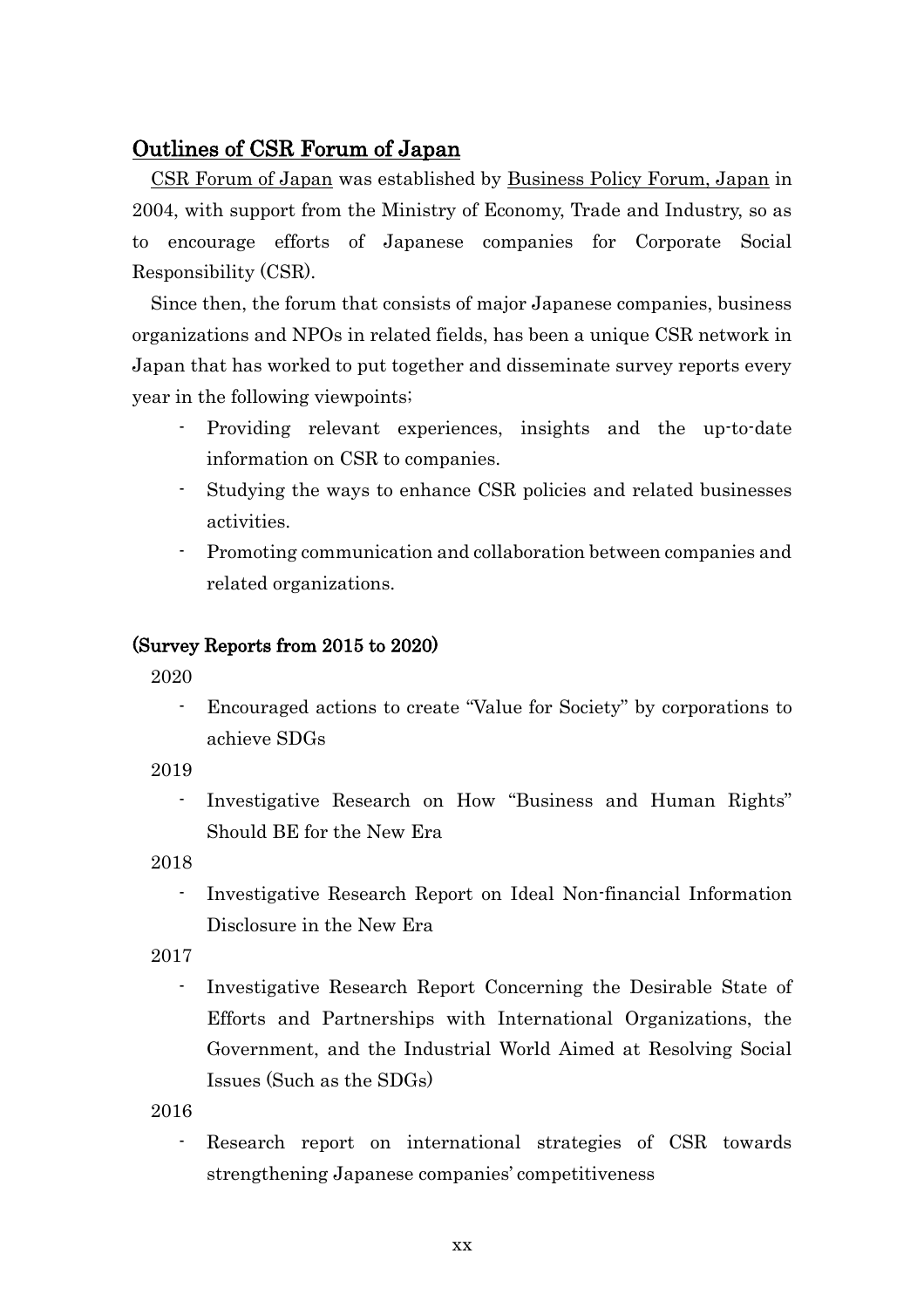# Member of CSR Forum of Japan

# **(the chair)**

| Tetsuyuki Kagaya | Hitotsubashi University | Associate Professor,                  |
|------------------|-------------------------|---------------------------------------|
|                  |                         | Department of Business Administration |

# **(the adviser)**

| Yoshihiro Fujii | Research Institute for Environmental | Representative Director |
|-----------------|--------------------------------------|-------------------------|
|                 | Finance                              |                         |

# **(the committee)**

|                  | AJINOMOTO CO, INC              | Talent Development Group,                           |  |  |
|------------------|--------------------------------|-----------------------------------------------------|--|--|
| Youzou Nakao     |                                | Human Resources Department                          |  |  |
|                  | <b>Bridgestone Corporation</b> | General Manager,                                    |  |  |
| Akihiro Inatsugi |                                | Corporate Sustainability Department,                |  |  |
|                  |                                | Corporate Communication Division                    |  |  |
| Katsuji Imata    | CSO Network Japan              | Managing Director                                   |  |  |
|                  | Development Bank of Japan Inc. | Associate, Innovation Promotion Office,             |  |  |
| Yasuaki Tojo     |                                | <b>Business</b><br>Planning<br>$\&$<br>Coordination |  |  |
|                  |                                | Department                                          |  |  |
|                  | Ernst & Young ShinNihon LLC    | Japan CCaSS Leader, Principal, Climate              |  |  |
| Keiichi Ushijima |                                | Change<br>Sustainability<br>Services<br>and         |  |  |
|                  |                                | (CCaSS)                                             |  |  |
|                  | FUJI OIL HOLDINGS INC.         | Manager,                                            |  |  |
| Akiko Izumi      |                                | CSR Team, ESG Management Group                      |  |  |
|                  | Fujitsu limited                | Director, corporate Environmental and               |  |  |
|                  |                                | CSR Strategy Unit, CSR and Sustainable              |  |  |
| Mimi Togoe       |                                | Development Strategy Div, Responsible               |  |  |
|                  |                                | Management Dept.                                    |  |  |
|                  |                                | Senior Manager, Planning Department,                |  |  |
| Norio Masuda     | Hitachi, Ltd.                  | Sustainability Promotion Division                   |  |  |
|                  | Institute of                   | Chief Senior Researcher,                            |  |  |
| Sato Kan Hiroshi | Developing Economies           | <b>Research Planning Department</b>                 |  |  |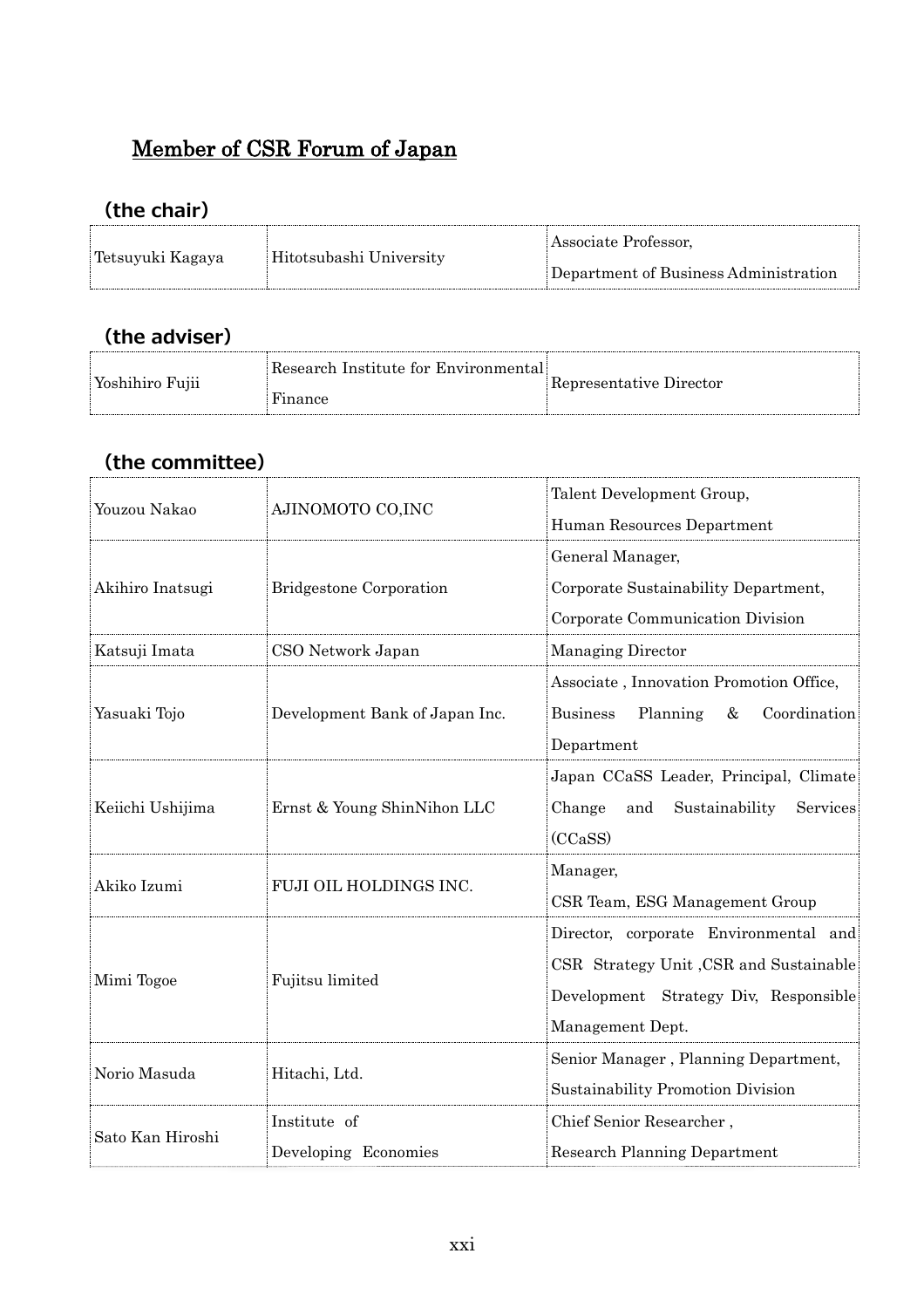| Hitoshi Suzuki  | Japan Network for Public Interest<br>Activities             | Deputy Secretary General                                                                                  |  |
|-----------------|-------------------------------------------------------------|-----------------------------------------------------------------------------------------------------------|--|
| Fumi Sugeno     | Japan Social Innovation<br>and Investment Foundation (SIIF) | Head of Businesss Development                                                                             |  |
| Masaru Arai     | Japan Sustainable Investment Forum Chair<br>Hermes EOS      | Senior Consultant                                                                                         |  |
| Haruo Hatanaka  | Kao Corporation                                             | Vice President, Sustainability Planning<br>Group,<br>Corporate Strategy                                   |  |
| Tomoko Hasegawa | Keidanren,                                                  | Director,                                                                                                 |  |
|                 | Japan Business Federation                                   | SDGs Promotion Bureau                                                                                     |  |
| Hidemi Tomita   | Lloyd's Register Japan                                      | Senior Project Principal                                                                                  |  |
| Yohko Sekizaki  | MARUI GROUP CO., LTD.                                       | General Manager,<br><b>Sustainability Department</b>                                                      |  |
| Namiko Akashi   | Panasonic Corporation                                       | Assistant Chief, CSR & Planning Section,<br>CSR & Citizenship Department                                  |  |
| Masao Seki      | SOMPO JAPAN INSURANCE INC.                                  | Senior Advisor on CSR                                                                                     |  |
| Mitsu Shippee   | Sony Corporation                                            | General Manager, Corporate<br>Social Responsibility Section, Corporate<br>Communications & CSR Department |  |
| Tsukasa Kanai   | SUMITOMO MITSUI TRUST BANK,<br><b>LIMITED</b>               | <b>Executive Manager and</b><br>Chief Sustainability Officer,<br>Corporate Planning Department            |  |
| Eiichiro Adachi | Institute,<br>The<br>Japan<br>Research<br>Limited           | Counselor                                                                                                 |  |
| Shigeki Matsui  | Toray industries, Inc.                                      | General manager, CSR Operations Dept.                                                                     |  |
| Noriko Nakano   | TOYOTA MOTOR CORPORATION                                    | Manager<br>, External Affairs<br>Group<br>&<br>Research Group,<br>Sustainability Management Dept.         |  |